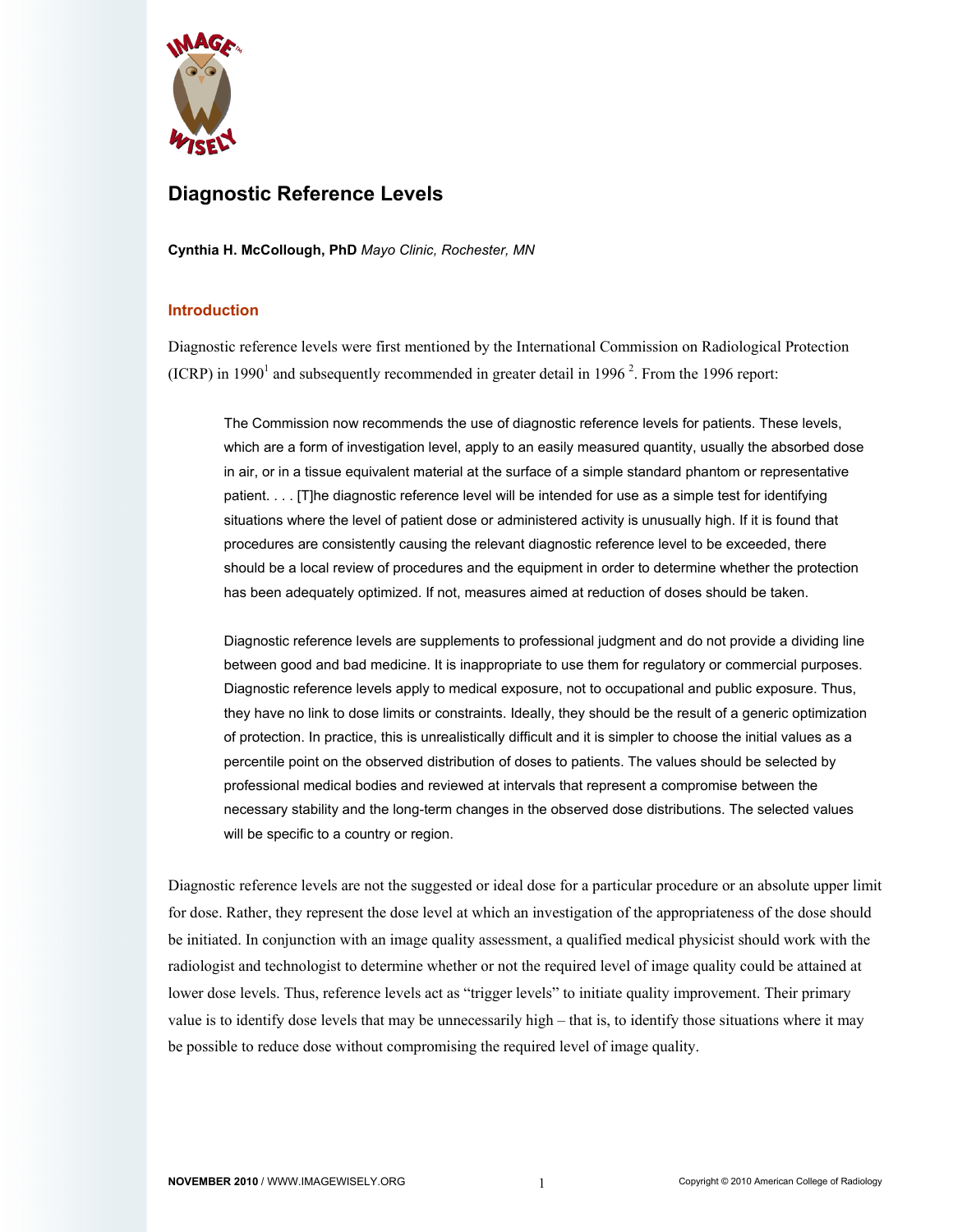

#### **Use of Diagnostic Reference Levels to Reduce Patient Dose**

The use of diagnostic reference levels as an important dose optimization tool is endorsed by many professional and regulatory organizations, including the ICRP, American College of Radiology (ACR), American Association of Physicists in Medicine (AAPM), United Kingdom (U.K.) Health Protection Agency, International Atomic Energy Agency (IAEA), and European Commission (EC). Reference levels are typically set at the 75<sup>th</sup> percentile of the dose distribution from a survey conducted across a broad user base (i.e., large and small facilities, public and private, hospital and out-patient) using a specified dose measurement protocol and phantom. They are established both regionally and nationally, and considerable variations have been seen across both regions and countries<sup>3</sup>. Dose surveys should be repeated periodically to establish new reference levels, which can demonstrate changes in both the mean and standard deviation of the dose distribution.

The use of diagnostic reference levels has been shown to reduce the overall dose and the range of doses observed in clinical practice. For example, U.K. national dose surveys demonstrated a 30% decrease in typical radiographic doses from 1984 to 1995 and an average drop of about 50% between 1985 and 2000<sup>4,5</sup>. While improvements in equipment dose efficiency may be reflected in these dose reductions, investigations triggered when a reference dose is exceeded can often determine dose reduction strategies that do not negatively impact the overall quality of the specific diagnostic exam. Thus, data points above the  $75<sup>th</sup>$  percentile are, over time, moved below the  $75<sup>th</sup>$ percentile – with the net effect of a narrower dose distribution and a lower mean dose.

## **CT Diagnostic Reference Levels From Other Countries**

Diagnostic reference levels must be defined in terms of an easily and reproducibly measured dose metric using technique parameters that reflect those used in a site's clinical practice. In radiographic and fluoroscopic imaging, typically measured quantities are entrance skin dose for radiography and dose area product for fluoroscopy. Dose can be measured directly with TLD or derived from exposure measurements. Some authors survey typical technique factors and model the dose metric of interest.

In CT, published diagnostic reference levels use CTDI-based metrics such as CTDIw, CTDIvol, and DLP. Normalized CTDI values (CTDI per mAs) can be used by multiplying them by typical technique factors, or CTDI values can be measured at the typical clinical technique factors. Tables 1 and 2 below provide a summary of CT reference levels from a variety of national dose surveys.

## **CT Diagnostic Reference Levels From the ACR CT Accreditation Program**

Beginning in 2002, the ACR CT Accreditation Program has required sites undergoing the accreditation process to measure and report CTDIw and CTDIvol for the head and body CTDI phantoms. The typical acquisition parameters for a site's adult head (head), pediatric abdomen (ped), and adult abdomen (body) examinations were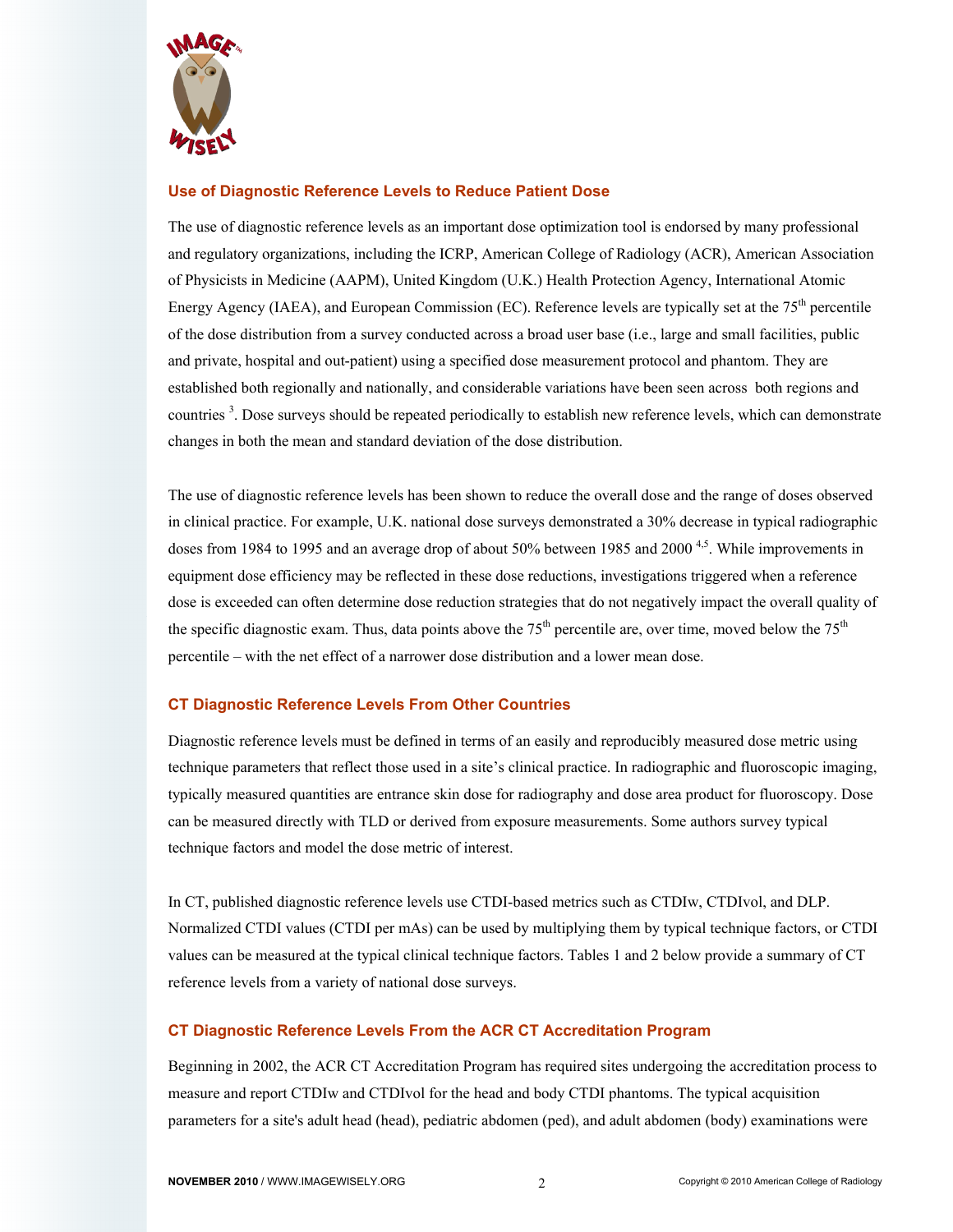

used to calculate CTDIw and CTDIvol. For the pediatric exam, sites were instructed to assume the size and weight of a typical 5-year-old child, and doses were measured using the 16-cm phantom. The average and standard deviation of these doses were calculated by year. Summary data for CTDIvol are shown in Table 3 below.

In every case except adult abdomen exams in 2003, both the average dose and the standard deviation fell for each consecutive year. Thus, the establishment of CT reference levels in the United States appears to have helped reduce both the mean dose and the range of doses for these common CT examinations.

Although dose reduction was observed for adult head CT examinations, feedback from sites undergoing accreditation indicated that sites were systematically reducing dose to below the 60 mGy level, even though complaints with regard to head image quality at this dose level were common. The purpose of reference levels is to decrease dose levels only when doing so does not compromise image quality or patient care. Changes in technology (multi-detector-row CT) and practice (3-5 mm image widths) have occurred since the U.K. dose survey that gave rise to the 60 mGy level for the adult head.

As can be seen in Tables 1 and 2, these changes have resulted in an increase in the diagnostic reference level for head CT (U.K. 2003 data now specifies CTDIvol reference levels of 65 mGy for the cerebrum and 100 mGy for the posterior fossa). Thus, the ACR CT Accreditation Program used survey data from the inception of the program to establish the most current U.S. reference levels for head CT (i.e., 2002 data were used to avoid including dose values that were thought to yield inadequate image quality). Beginning January 1, 2008, the ACR CT reference levels were changed to a CTDIvol of 75 mGy (adult head), 25 mGy (adult abdomen) and 20 mGy (pediatric abdomen)<sup>15</sup>. These values will be reassessed periodically.

#### **CT Diagnostic Reference Levels for Other CT Applications**

Because the practice of CT encompasses many more exam types than routine head and body exams, reference levels for many common CT examinations are important for continuing dose optimization efforts in CT. To this end, several national surveys have begun to assess a broader range of exam types. Additionally, the ACR has begun a project to automatically collect CTDIvol data directly from the DICOM header, thus allowing considerably faster accumulation of data sufficient to establish reference levels for additional exam types. This information will extend the value of the diagnostic reference level concept to the majority of CT applications, enabling individual CT users and the community at large to answer the question, "What doses are typical and what doses are too much?"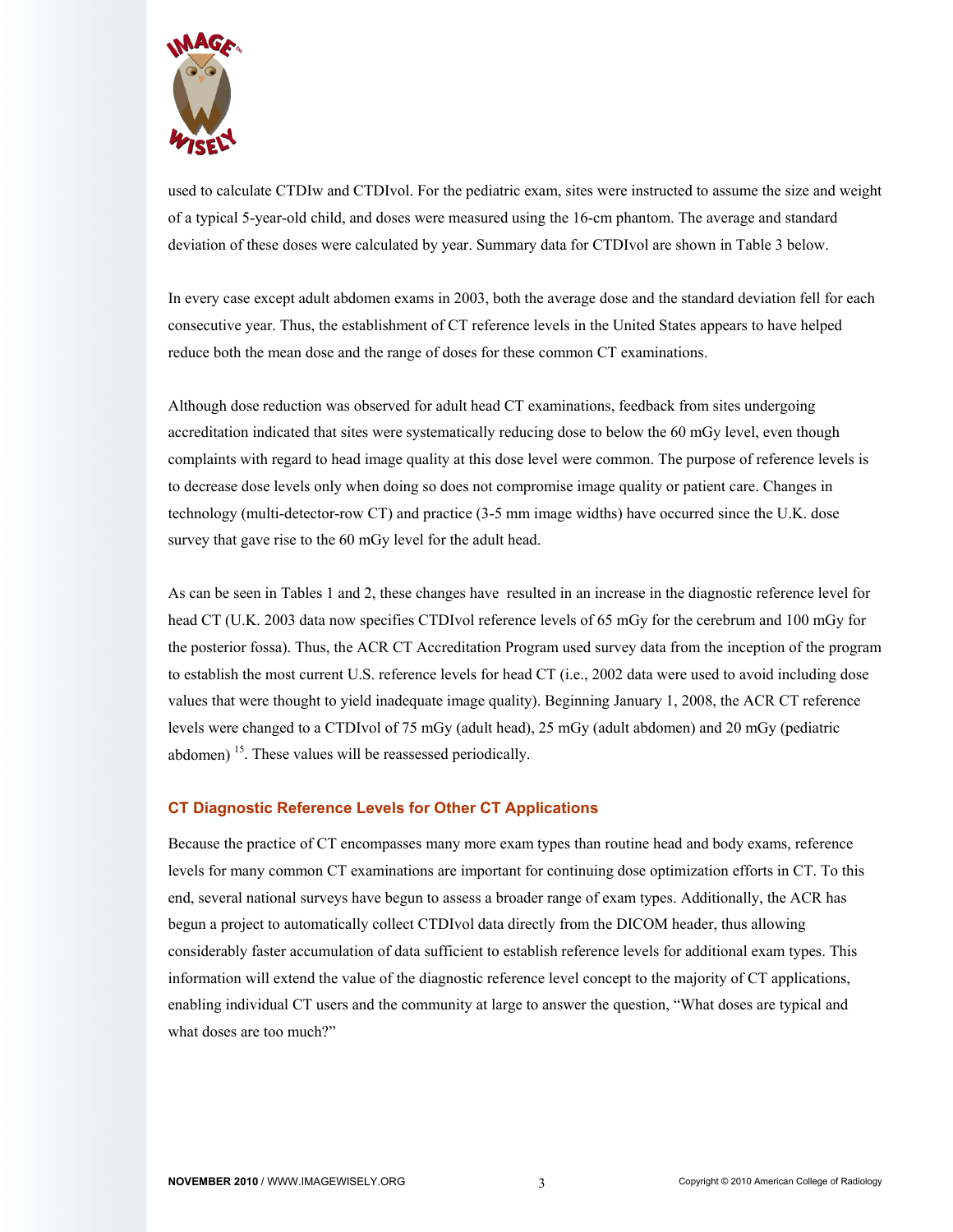

## **Table 1**

| Adult Diagnostic Reference Levels for CTDIw (mGy) and DLP (mGy·cm) |                           |            |                   |            |                          |            |                   |            |  |
|--------------------------------------------------------------------|---------------------------|------------|-------------------|------------|--------------------------|------------|-------------------|------------|--|
|                                                                    | Head<br><b>Whole Exam</b> |            | Abdomen           |            | Abdomen & Pelvis         |            |                   |            |  |
|                                                                    |                           |            | <b>Whole Exam</b> |            | <b>Pelvis</b>            |            | <b>Whole Exam</b> |            |  |
|                                                                    | <b>CTDIw</b>              | <b>DLP</b> | <b>CTDIw</b>      | <b>DLP</b> | <b>CTDIw</b>             | <b>DLP</b> | <b>CTDIw</b>      | <b>DLP</b> |  |
| EC 1999 <sup>6</sup>                                               | 60                        | 1050       | 35                | 900        |                          |            | 35                | 780        |  |
| ACR 2002 <sup>7</sup>                                              | 60                        |            | 35                |            |                          |            |                   |            |  |
| UK 2003 <sup>8</sup>                                               | $\overline{\phantom{0}}$  | 930        | 20                | 470        | $\overline{\phantom{a}}$ |            | 20                | 560        |  |
| Germany 2003 <sup>9</sup>                                          | 60                        | 1050       | 25                | 770        |                          |            | 24                | 1500       |  |
| Switzerland 2004                                                   | 60                        | 800        | 20                | 710        | 30                       | 540        |                   |            |  |
| Taiwan 2007 <sup>11</sup>                                          | 72                        | 850        | 31                | 680        | 28                       | 520        |                   |            |  |

EC = European Commission; ACR = American College of Radiology; UK = United Kingdom

## **Table 2**

| Adult Diagnostic Reference Levels for CTDIvol (mGy) and DLP (mGy·cm) |                   |            |                   |            |                  |            |                |            |  |
|----------------------------------------------------------------------|-------------------|------------|-------------------|------------|------------------|------------|----------------|------------|--|
|                                                                      | Head              |            | Abdomen           |            | Abdomen & Pelvis |            |                |            |  |
|                                                                      | <b>Whole Exam</b> |            | <b>Whole Exam</b> |            | <b>Pelvis</b>    |            | Whole Exam     |            |  |
|                                                                      | <b>CTDIvol</b>    | <b>DLP</b> | <b>CTDIvol</b>    | <b>DLP</b> | <b>CTDIvol</b>   | <b>DLP</b> | <b>CTDIvol</b> | <b>DLP</b> |  |
| Sweden 2002 <sup>12</sup>                                            | 75                | 1200       | 25                |            |                  |            |                |            |  |
| UK 2003 <sup>8</sup>                                                 | $65 - 100$        | 930        | 14                | 470        |                  |            | 14             | 560        |  |
| <b>Netherlands</b><br>2008 13                                        |                   |            |                   |            |                  |            | 15             | 700        |  |
| EC 2004 <sup>14</sup>                                                | 60                |            | 25                |            |                  |            | 15             | 700        |  |
| ACR 2008 <sup>15</sup>                                               | 75                |            | 25                |            |                  |            |                |            |  |

EC = European Commission; ACR = American College of Radiology; UK = United Kingdom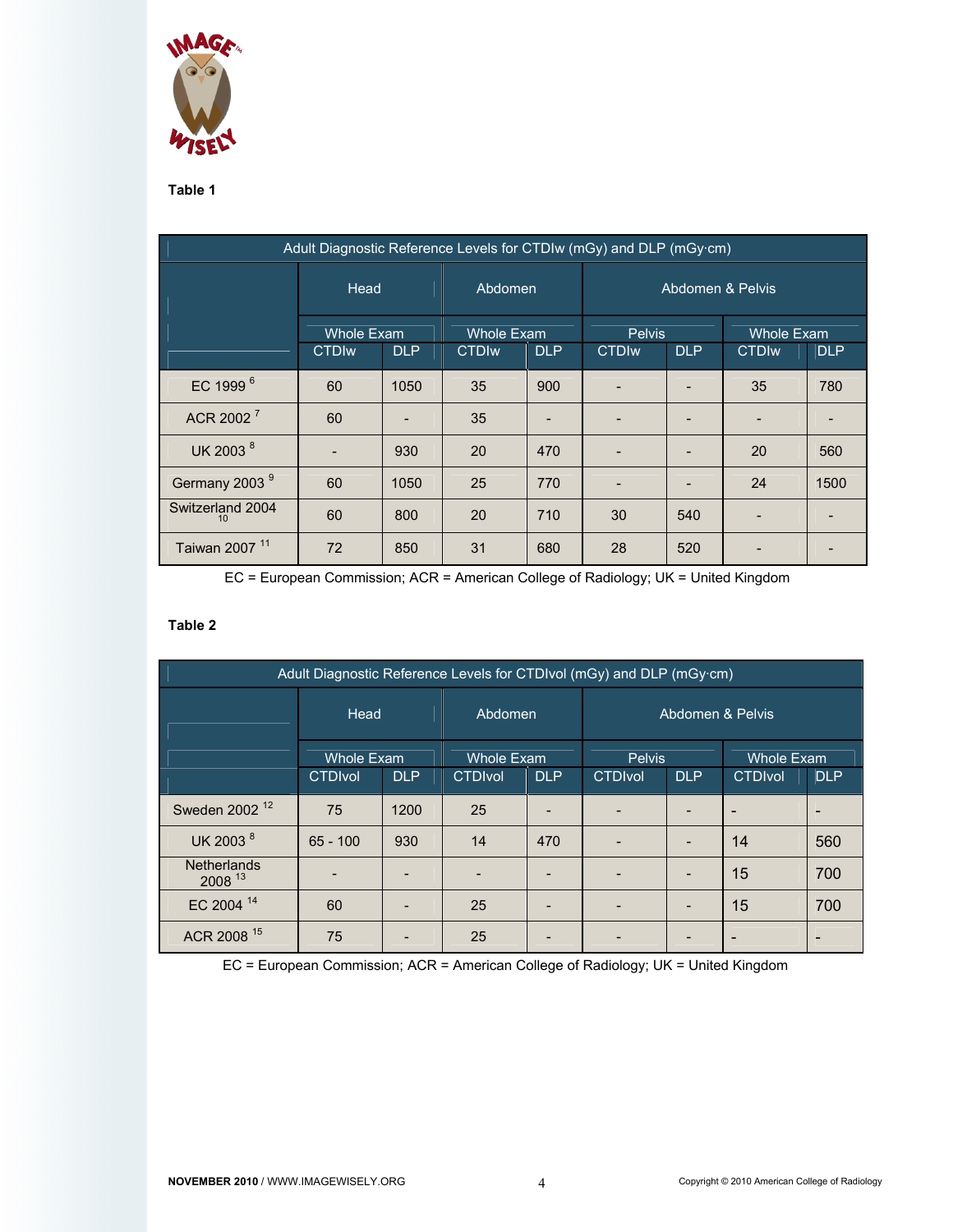

## **Table 3**

| CTDIvol (mGy) statistics from the first 3 years of the ACR CT Accreditation Program |                   |      |      |               |      |      |                   |      |      |
|-------------------------------------------------------------------------------------|-------------------|------|------|---------------|------|------|-------------------|------|------|
|                                                                                     | 2002              | 2003 | 2004 | 2002          | 2003 | 2004 | 2002              | 2003 | 2004 |
|                                                                                     | <b>Adult Head</b> |      |      | Adult Abdomen |      |      | Pediatric Abdomen |      |      |
| Mean                                                                                | 66.7              | 58.5 | 55.8 | 18.7          | 19.2 | 17.0 | 17.2              | 15.9 | 14.0 |
| Std.<br>Dev.                                                                        | 23.5              | 17.5 | 15.7 | 8.0           | 8.7  | 7.6  | 9.7               | 8.6  | 7.0  |
| 75 %tile                                                                            | 76.8              | 63.9 | 60.0 | 22.6          | 23.4 | 21.1 | 20.6              | 20.5 | 18.4 |
| 90 %tile                                                                            | 99.0              | 82.2 | 74.0 | 29.5          | 30.6 | 25.8 | 26.6              | 25.6 | 23.4 |

## **References**

- 1. International Commission on Radiological Protection. 1990 Recommendations of the International Commission on Radiological Protection (Report 60). Annals of the ICRP. 1991; 21(1-3).
- 2. International Commission on Radiological Protection. Radiological Protection and Safety in Medicine (Report 73). Annals of the ICRP. 1996;26(2):1-31.
- 3. Matthews K, Brennan P.C., "The Application of Diagnostic Reference Levels: General Principles and an Irish Perspective," *Radiography*, May 2009.
- 4. Hart D, Wall B.F., "U.K. Population Dose From Medical X-ray Examinations," *European Journal of Radiology*, June 2004.
- 5. Shrimpton P.C., Wall B.F., Hart D., "Diagnostic Medical Exposures in the U.K.," *Applied Radiation and Isotopes*, January 1999.
- 6. European Commission, "European Guidelines for Quality Criteria for Computed Tomography." EUR 16262 EN. Luxembourg: European Commission; 2000.
- 7. American College of Radiology, "ACR Practice Guideline for Diagnostic Reference Levels in Medical X-Ray Imaging," 2002 (revised 2008).
- 8. Shrimpton P., "Assessment of Patient Dose in CT" in Bongart G.Z., Golding S.J., Jurik A.G., et al., *European Guidelines for Multislice Computed Tomography*, 2004.
- 9. Brix G., "Notice of Diagnostic Reference Values for Radiology and Nuclear Medicine Studies," Federal Office for Radiation Protection, ed. Germany; 2003 (available in German only).
- 10. Aroua A., Besancon A., Buchillier-Decka I., et al., "Adult Reference Levels in Diagnostic and Interventional Radiology for Temporary Use in Switzerland," *Radiation Protection Dosimetry*, July 20, 2004.
- 11. Tsai H.Y., Tung C.J., Yu C.C., Tyan Y.S., "Survey of Computed Tomography Scanners in Taiwan: Dose Descriptors, Dose Guidance Levels, and Effective Doses," *Medical Physics*, April 2007.
- 12. Swedish Radiation Protection Authority, "Regulations and General Advice on Diagnostic Standard Doses and Reference Levels Within Medical X-ray Diagnostics," Swedish Radiation Protection Authority, August 7, 2002.